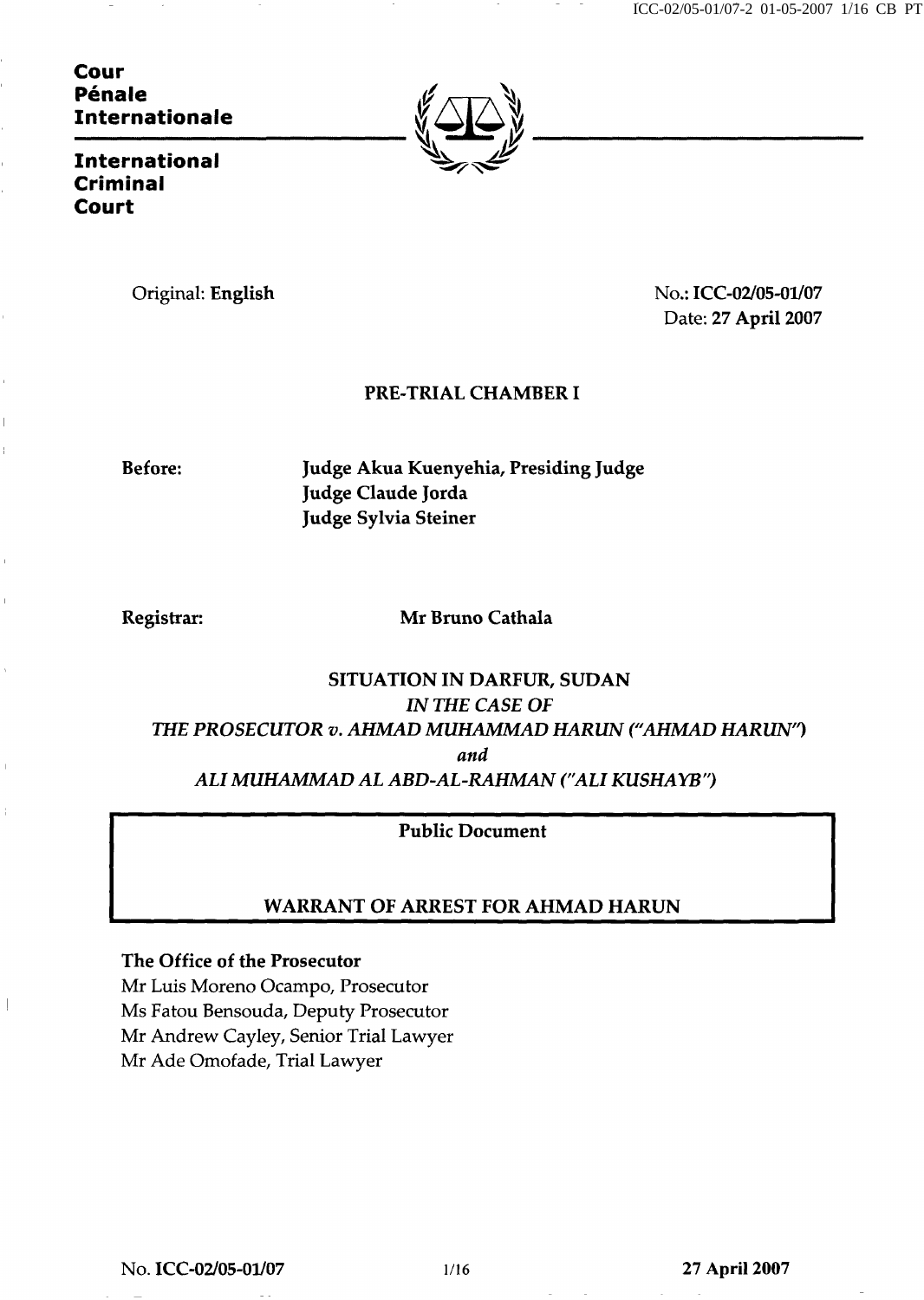PRE-TRIAL CHAMBER I of the International Criminal Court ("the Chamber" and "the Court", respectively);

HAVING EXAMINED the "Prosecutor's Application under article 58(7)" ("Prosecution Application"), regarding Ahmad Muhammad HARUN ("Ahmad Harun") and Ali Muhammed AI ABD-AL-RAHMAN ("Ali Kushayb"), filed on 27 February 2007, and the supporting material and other information submitted by the Prosecution;<sup>1</sup>

NOTING the "Decision on the Prosecution Application under Article 58(7) of the Statute<sup>"2</sup> whereby the Chamber considered that it is not satisfied that a summons to appear is sufficient to ensure Ahmad Harun's appearance before the Court and that his arrest appears to be necessary under article  $58(1)(b)$  of the Rome Statute ("the Statute");

NOTING articles 19 and 58 of the Statute;

CONSIDERING that, on the basis of the evidence and information provided by the Prosecution and without prejudice to any challenge to the admissibility of the case under article  $19(2)(a)$  and (b) of the Statute and without prejudice to any subsequent determination, the case against Ahmad Harun and Ali Kushayb falls within the jurisdiction of the Court and is admissible;

<sup>&</sup>lt;sup>1</sup> ICC-02/05-62-US-Exp; ICC-02/05-64-US-Exp; ICC-02/05-69-US-Exp; and ICC-02/05-72-US-Exp.<br><sup>2</sup> ICC-02/05-01/07-1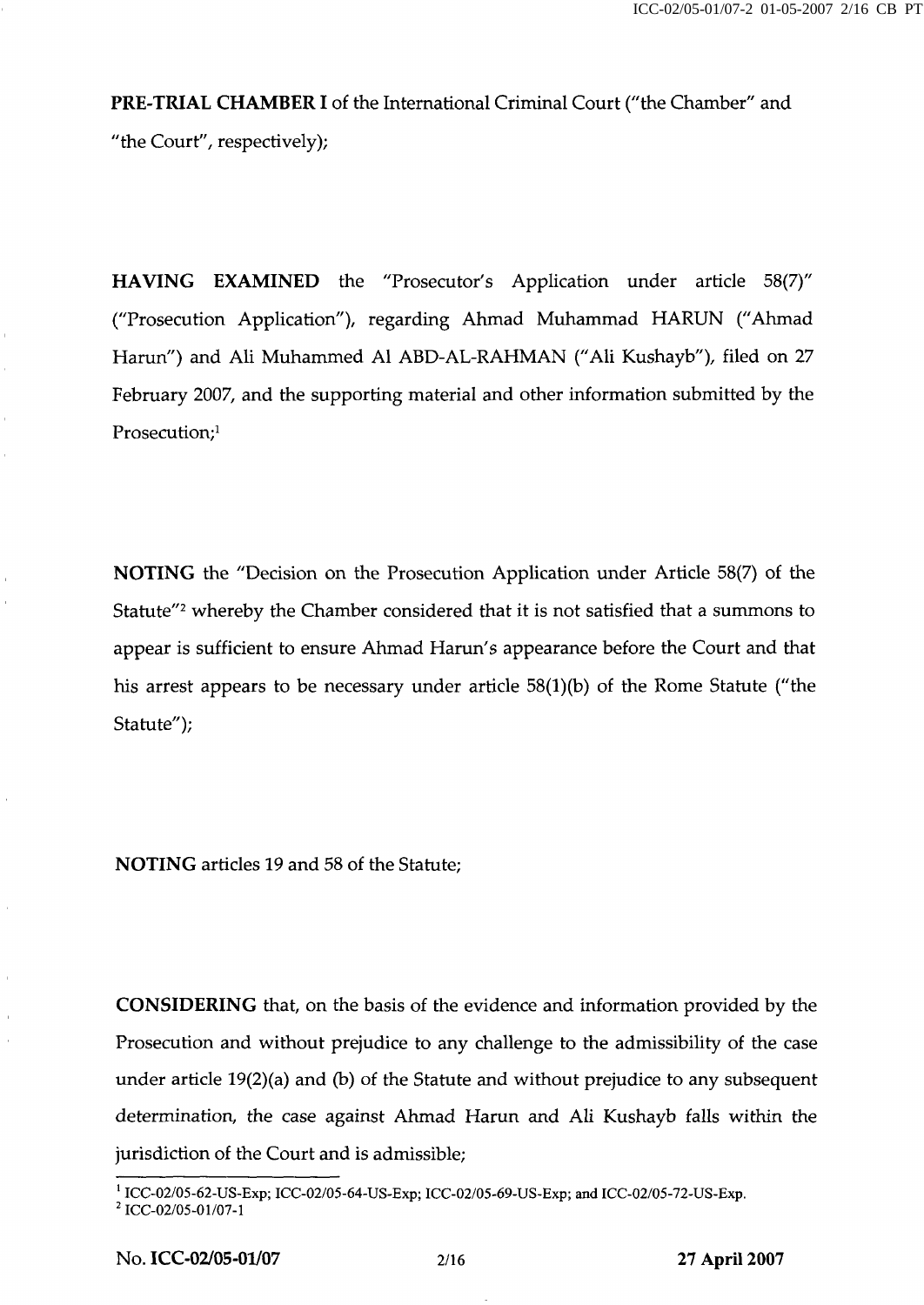CONSIDERING that there are reasonable grounds to believe that from about August 2002 until at least the time relevant to the Prosecution Application, a protracted armed conflict within the meaning of article 8(2)(f) of the Statute took place between the Government of the Sudan including combatants from the Sudan People's Armed Forces ("the Sudanese Armed Forces") and the Popular Defence Force (the "PDF") along with the Militia/Janjaweed against organised rebel groups, including the Sudanese Liberation Movement/Army (SLM/A) and the Justice and Equality Movement (JEM) in Darfur, Sudan;

CONSIDERING that there are reasonable grounds to believe t hat the Sudanese Armed Forces and the Militia/Janjaweed, acting together as part of the counterinsurgency campaign, carried out several attacks on the towns of Kodoom, Bindisi, Mukjar, Arawala and surrounding areas over an extensive period of time running at least between 2003 and 2004, while these towns were devoid of any rebel activities and while the civilian population was not taking any active part in the hostilities;

CONSIDERING that there are reasonable grounds to believe that during these attacks, the Sudanese Armed Forces and the Milita/Janjaweed committed several criminal acts against civilians primarily from the Fur, Zaghawa and Masalit populations, between August 2003 and March 2004, namely murders of civilians, rapes and outrages upon the personal dignity of women and girls, attacks intentionally directed against the above-mentioned civilian populations and destruction of property belonging to the above-mentioned populations and pillaging of towns;

 $\begin{array}{c} \hline \end{array}$ 

 $\overline{1}$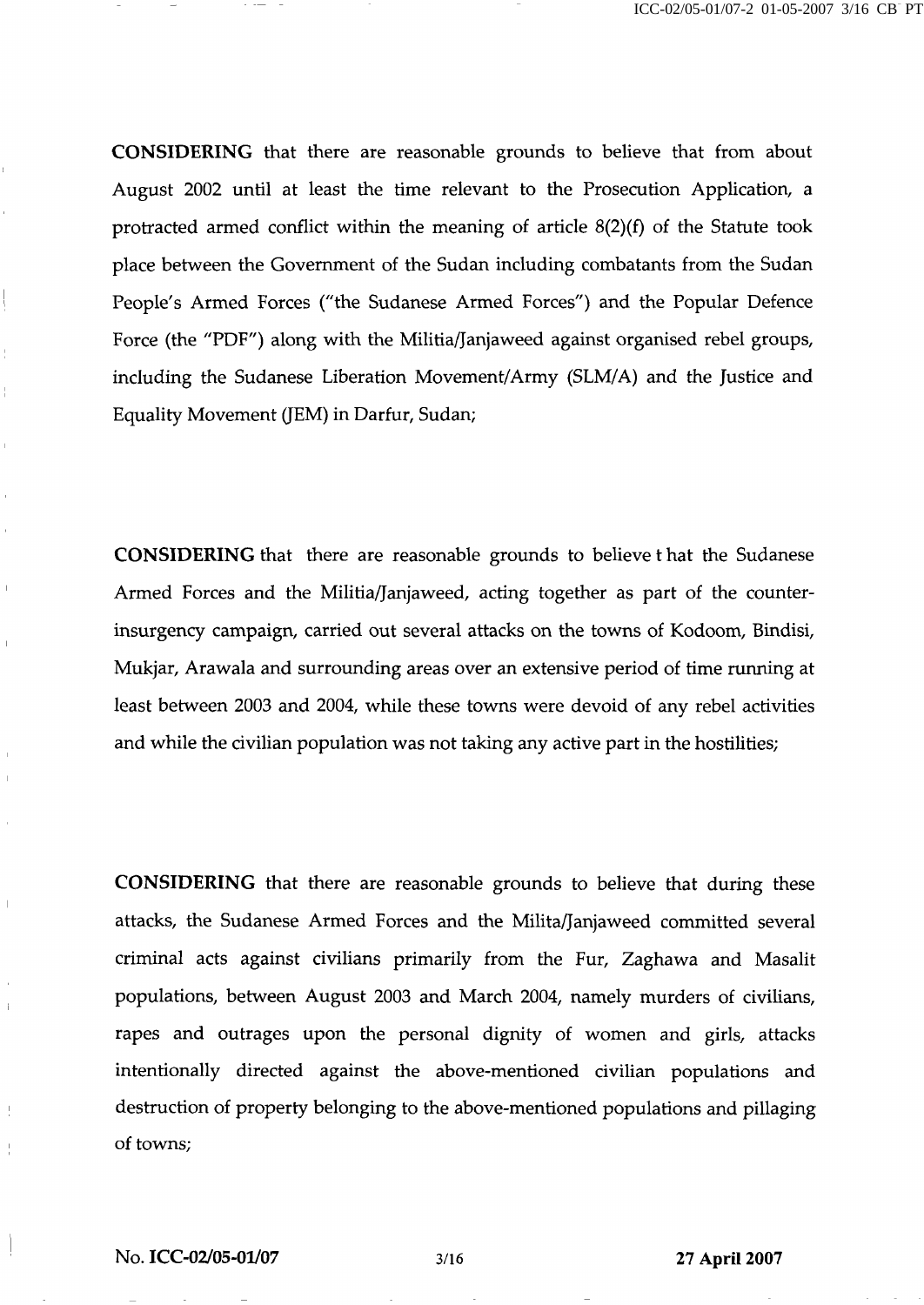CONSIDERING that there are reasonable grounds to believe that, during the abovementioned attacks, war crimes within the jurisdiction of the Court pursuant to article 8(2)(c)(i), 8(2)(c)(ii), 8(2)(e)(i), 8(2)(e)(v), 8(2)(e)(vi), and 8(2)(e)(xii) of the Statute, as described in the Prosecution Application, were committed;

CONSIDERING that there are reasonable grounds to believe that the attacks perpetrated by the Sudanese Armed Forces and/or the Militia/Janjaweed were of a systematic or widespread nature and were directed against civilians primarily from the Fur, Zaghawa and Masalit populations pursuant to or in furtherance of a State or organisational policy consisting in attacking the civilian population;

CONSIDERING that there are reasonable grounds to believe that, during these attacks, persecution, murders, forcible transfers, imprisonment or severe deprivation of liberty, acts of torture, rapes and other inhumane acts and upon civilians primarily from the Fur, Zaghawa and Masalit populations were committed by the Sudanese Armed Forces and the Militia/Janjaweed;

CONSIDERING that there are reasonable grounds to believe that, during the abovementioned attacks, crimes against humanity within the jurisdiction of the Court pursuant to article 7(1)(a), 7(1)(d), 7(1)(e), 7(1)(f), 7(1)(g), 7(1)(h), and 7(1)(k) of the Statute as described in the Prosecution Application, were committed;

 $\bar{1}$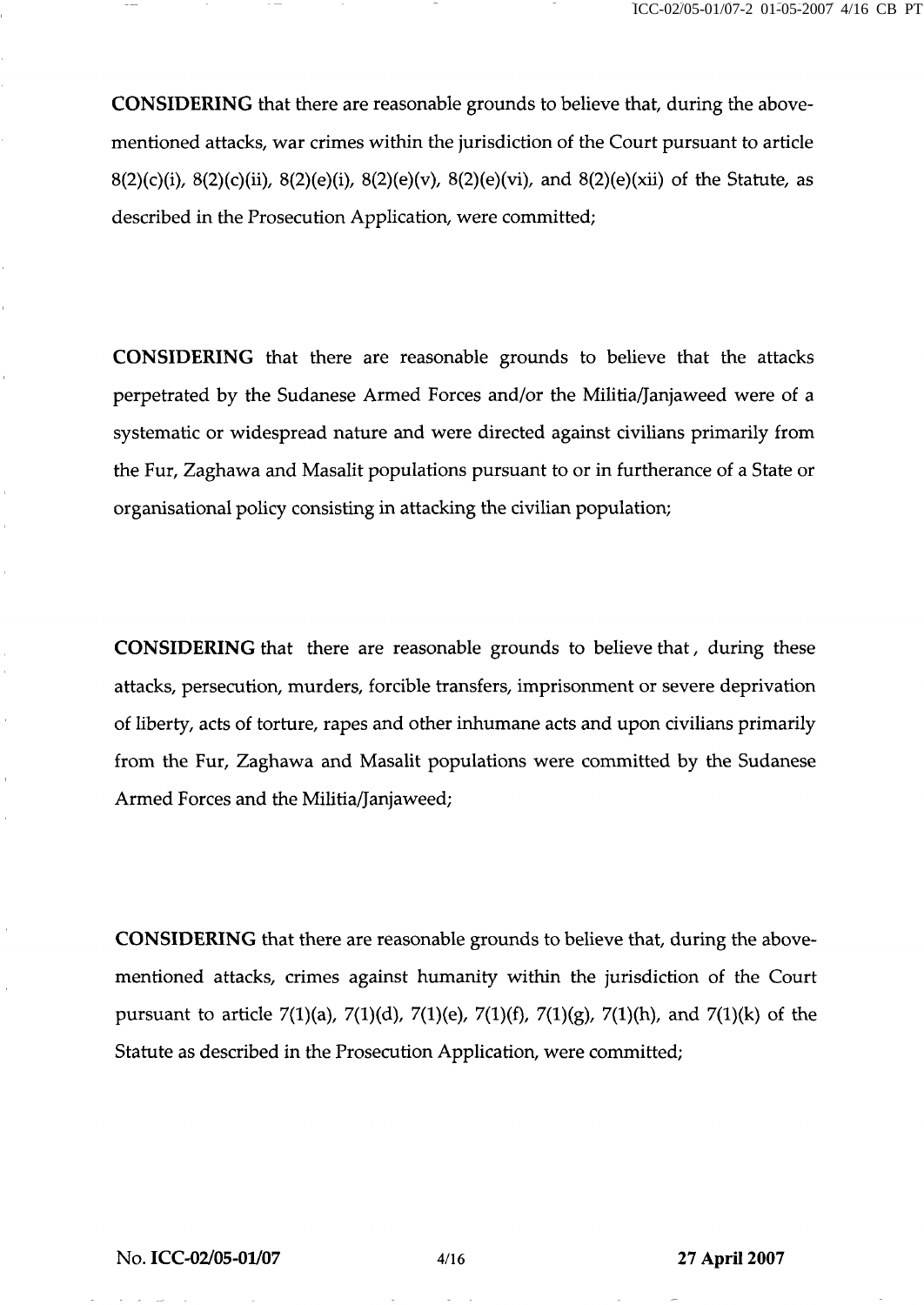CONSIDERING that there are reasonable grounds to believe that, from in or about April 2003 until in or about September 2005, Ahmad Harun served as Minister of State for the Interior of the Government of Sudan; that, as such, he was in charge of the management of the "Darfur Security desk" thereby coordinating the different bodies of the Government involved in the counter-insurgency, including the Police, the Armed Forces, the National Security and Intelligence Service and the Militia/Janjaweed;

CONSIDERING that there are reasonable grounds to believe that, due to his position at the Darfur Security desk and through his overall coordination and personal participation in key activities of the Security Committees, namely the recruiting, arming and funding of the Militia/Janjaweed in Darfur, Ahmad Harun intentionally contributed to the commission of the above-mentioned crimes, knowing that his contribution would further the common plan carried out by the Sudanese Armed Forces and the Militia/Janjaweed, which consisted of attacking the civilian populations in Darfur;

CONSIDERING that there are reasonable grounds to believe that Ahmad Harun, by virtue of his above-mentioned position, had knowledge of the crimes committed against the civilian population and of the methods used by the Militia/Janjaweed; and that in his public speeches Ahmad Harun not only demonstrated that he knew that the Militia/Janjaweed were attacking civilians and pillaging towns and villages, but also personally encouraged the commission of such illegal acts;

 $\hat{\mathbf{r}}$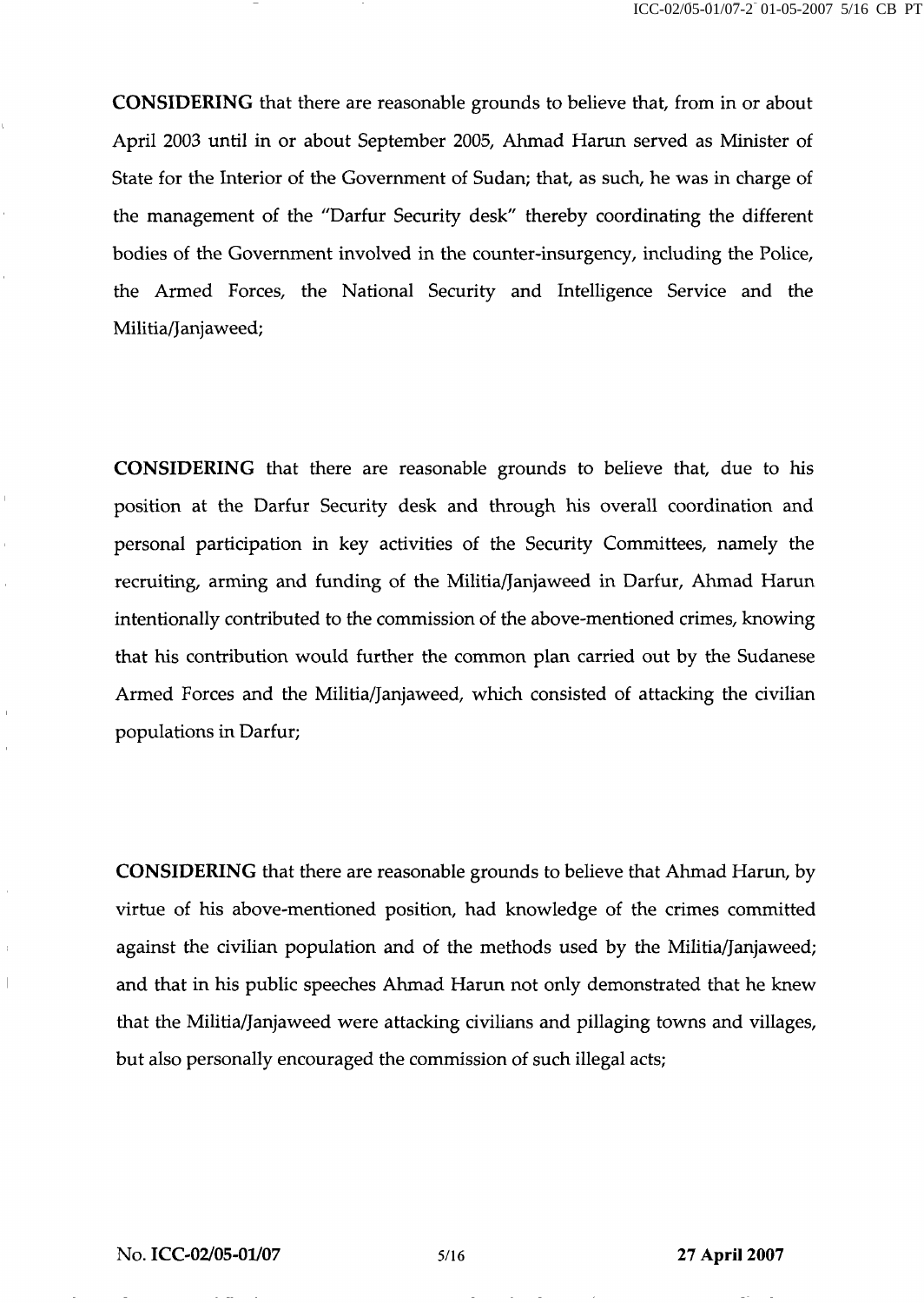CONSIDERING that, for all the above-mentioned reasons, there are reasonable grounds to believe that Ahmad Harun is criminally responsible under article 25(3) (b) and 25(3)(d) of the Statute for the commission of crimes against humanity and war crimes as specifically referred to in the following counts, as presented in the Prosecution Application:

## Count 1

# (Persecution in the Kodoom villages and surrounding areas constituting a crime against humanity)

From on or about 15 August 2003 to on or about 31 August 2003, Ahmad Harun, as part of a group of persons acting with a common purpose, contributed to the persecution of the primarily Fur population of the Kodoom villages and surrounding areas by acts of murder, attack of the civilian population, destruction of property and forcible transfer (articles 7(l)(h) and 25(3)(d) of the Statute);

#### Count 2

# (Murder of civilians in the Kodoom villages and surrounding areas constituting a crime against humanity)

On or about 15 August 2003, Ahmad Harun, as part of a group of persons acting with a common purpose, contributed to the murder of civilians from the primarily Fur population of the Kodoom villages and surrounding areas (articles 7(1)(a) and 25(3)(d) of the Statute);

## Count 3

(Murder of civilians in the Kodoom villages and surrounding areas constituting a war crime)

On or about 15 August 2003, Ahmad Harun, as part of a group of persons acting with a common purpose, contributed to the murder of civilians from the primarily Fur population of the Kodoom villages and surrounding areas, while those civilians were taking no active part in hostilities (articles  $8(2)(c)(i)$  and  $25(3)(d)$  of the Statute);

# Count 4

(Murder of civilians in the Kodoom villages and surrounding areas constituting a crime against humanity)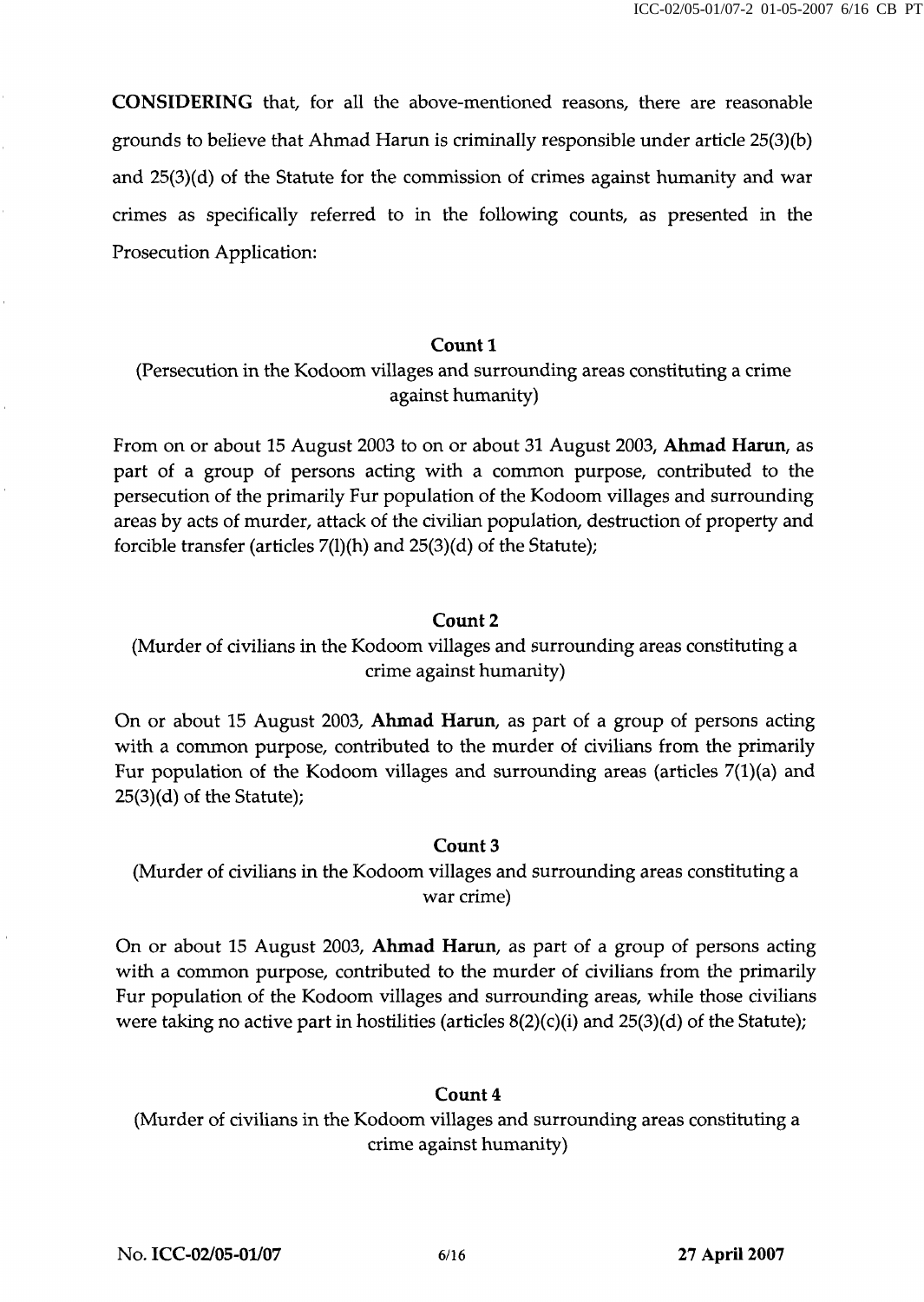On or about 31 August 2003 Ahmad Harun, as part of a group of persons acting with a common purpose, contributed to the murder of civilians from the primarily Fur population of the Kodoom villages and surrounding areas (articles 7(l)(a) and 25(3)(d) of the Statute);

# Count 5

(Murder of civilians in the Kodoom villages and surrounding areas constituting a war crime)

On or about 31 August 2003, Ahmad Harun, as part of a group of persons acting with a common purpose, contributed to the murder of civilians from the primarily Fur population of the Kodoom villages and surrounding areas, while those civilians were taking no active part in hostilities (articles  $8(2)(c)(i)$  and  $25(3)(d)$  of the Statute);

# Count 6

(Attacks against the civilian population in the Kodoom villages and surrounding areas constituting a war crime)

From on or about 15 August 2003 to on or about 31 August 2003, Ahmad Harun, as part of a group of persons acting with a common purpose, contributed to the commission of attacks against civilians from the primarily Fur population of the Kodoom villages and surrounding areas, and against civilians not taking direct part in hostilities (articles 8(2)(e)(i) and 25(3)(d) of the Statute);

# Count 8

(Destruction of property in the Kodoom villages and surrounding areas constituting a war crime)

From on or about 15 August 2003 to on or about 31 August 2003, Ahmad Harun, as part of a group of persons acting with a common purpose, contributed to the destruction of property belonging to the primarily Fur population of the Kodoom villages and surrounding areas, including the burning of houses (articles 8(2)(e)(xii) and 25(3)(d) of the Statute);

## Count 9

(Forcible transfer from the Kodoom villages and surrounding areas constituting a crime against humanity)

From on or about 15 August 2003 to on or about 31 August 2003, Ahmad Harun, as part of a group of persons acting with a common purpose, contributed to the forcible transfer of approximately 20,000 primarily Fur civilians from the Kodoom villages

No. ICC-02/05-01/07 7/16 27 April 2007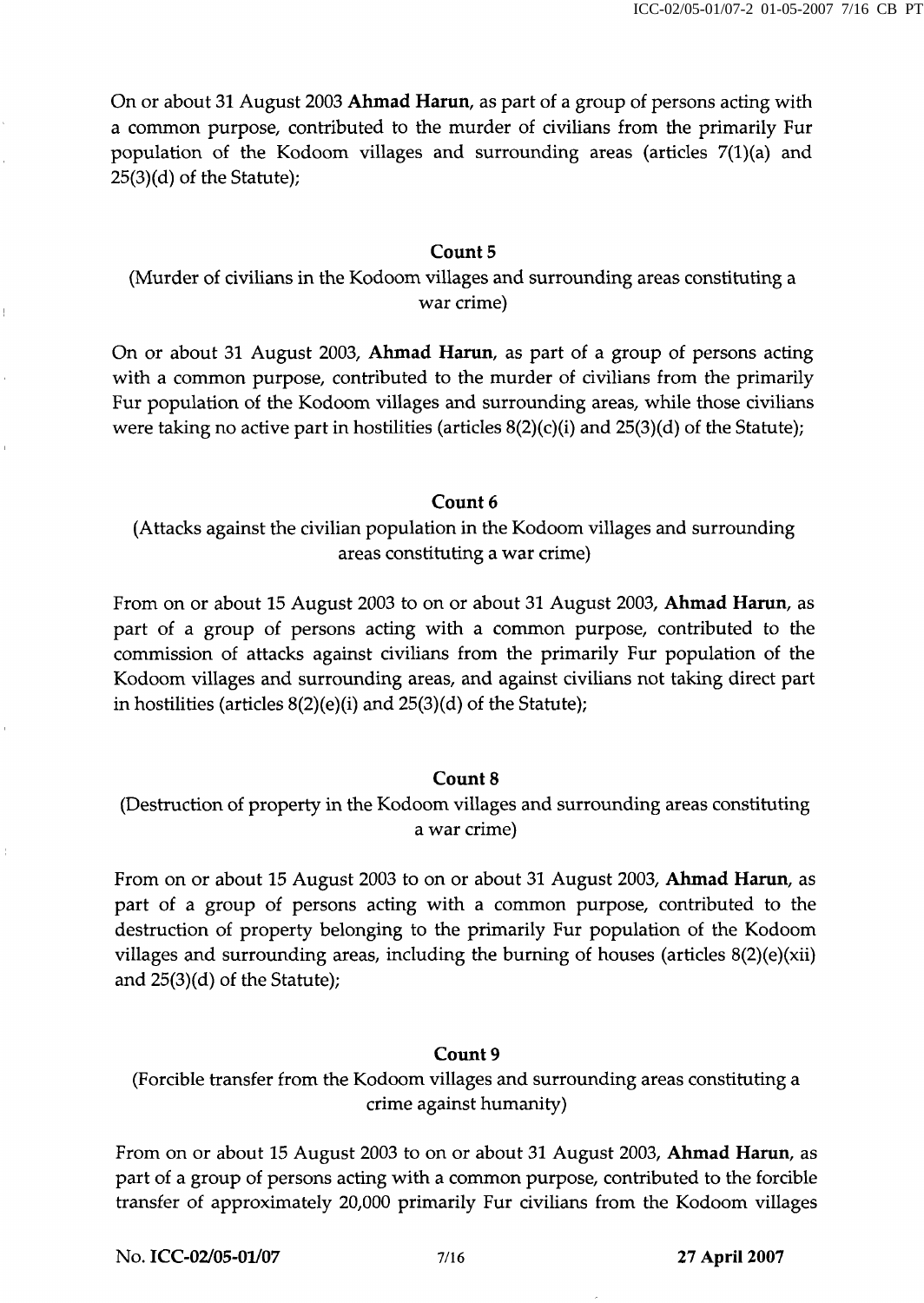and surrounding areas, resulting in the desertion of the villages (articles  $7(1)(d)$  and 25(3)(d) of the Statute);

## Count 10

(Persecution in Bindisi town and surrounding areas constituting a crime against humanity)

On or about 15 August 2003, Ahmad Harun, as part of a group of persons acting with a common purpose, contributed to the persecution of the primarily Fur population of Bindisi town and surrounding areas, by acts of murder, rape, attack of the civilian population, inhumane acts, pillaging, destruction of property and forcible transfer of the population (articles  $7(1)(h)$  and  $25(3)(d)$  of the Statute);

## Count 11

(Murder of civilians in Bindisi town and surrounding areas constituting a crime against humanity)

On or about 15 August 2003, Ahmad Harun, as part of a group of persons acting with a common purpose, contributed to the murder of over 100 civilians from the primarily Fur population of Bindisi town and surrounding areas (articles 7(1) (a) and 25(3)(d) of the Statute);

## Count 12

(Murder of civilians in Bindisi town and surrounding areas constituting a war crime)

On or about 15 August 2003, Ahmad Harun, as part of a group of persons acting with a common purpose, contributed to the murder of over 100 civilians from the primarily Fur population of Bindisi town and surrounding areas while those civilians were taking no active part in hostilities (articles  $8(2)(c)(i)$  and  $25(3)(d)$  of the Statute);

## Count 13

(Rape in Bindisi town and surrounding areas constituting a crime against humanity)

On or about 15 August 2003, Ahmad Harun, as part of a group of persons acting with a common purpose, contributed to the rape of women and girls from the primarily Fur population of Bindisi town and surrounding areas (articles  $7(1)(g)$  and 25(3)(d) of the Statute);

# Count 14

(Rape in Bindisi town and surrounding areas constituting a war crime)

No. ICC-02/05-01/07 8/16 8/16 27 April 2007

 $\overline{\phantom{a}}$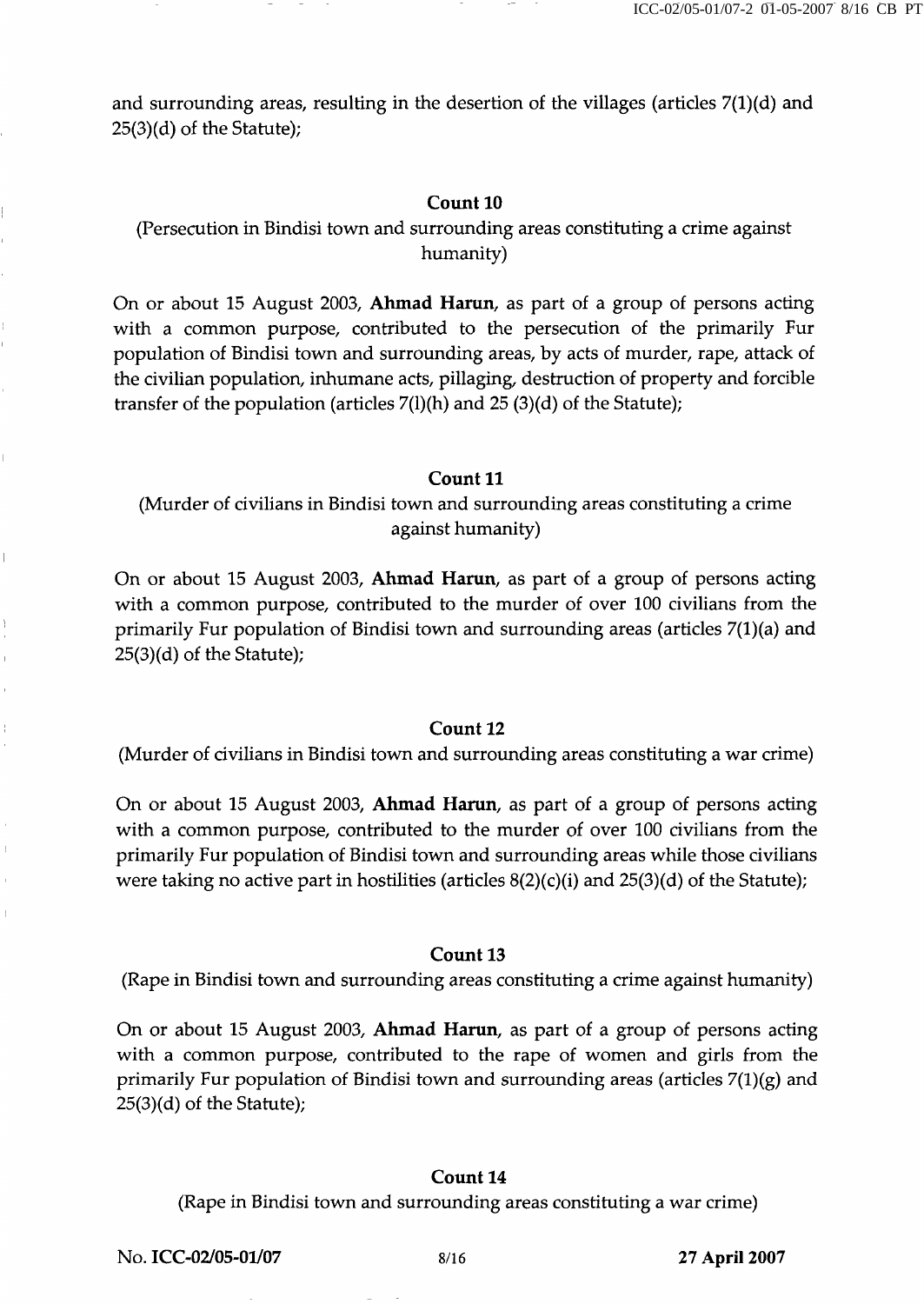On or about 15 August 2003, Ahmad Harun, as part of a group of persons acting with a common purpose, contributed to the rape of women and girls from the primarily Fur population of Bindisi town and surrounding areas (articles 8(2)(e)(vi) and 25(3)(d) of the Statute);

## Count 15

(Attacks against the civilian population in Bindisi town and surrounding areas constituting a war crime)

On or about 15 August 2003, Ahmad Harun, as part of a group of persons acting with a common purpose, contributed to the commission of attacks against civilians from the primarily Fur population of Bindisi town and surrounding areas, while those civilians were not taking direct part in hostilities (articles 8(2)(e)(i) and 25(3)(d) of the Statute);

#### Count 17

(Inhumane acts in Bindisi town constituting a crime against humanity)

On or about 15 August 2003, Ahmad Harun, as part of a group of persons acting with a common purpose, contributed to the infliction of great suffering, serious injury to body or to mental or physical health by means of an inhumane act upon civilians from the primarily Fur population of Bindisi town and surrounding areas including the inhumane act of shooting, resulting in serious injury (articles  $7(1)(k)$ ) and 25(3)(d) of the Statute);

## Count 18

(Pillaging in Bindisi town and surrounding areas constituting a war crime)

On or about 15 August 2003, Ahmad Harun, as part of a group of persons acting with a common purpose, contributed to the pillaging of property belonging to the primarily Fur population of Bindisi town and surrounding areas, including the pillaging of household property (articles 8(2)(e)(v) and 25(3)(d) of the Statute);

#### Count 19

(Destruction of property in Bindisi town and surrounding areas constituting a war crime)

On or about 15 August 2003, Ahmad Harun, as part of a group of persons acting with a common purpose, contributed to the destruction of property belonging to the primarily Fur population of Bindisi town and surrounding areas, including the

No. ICC-02/05-01/07 9/16 27 April 2007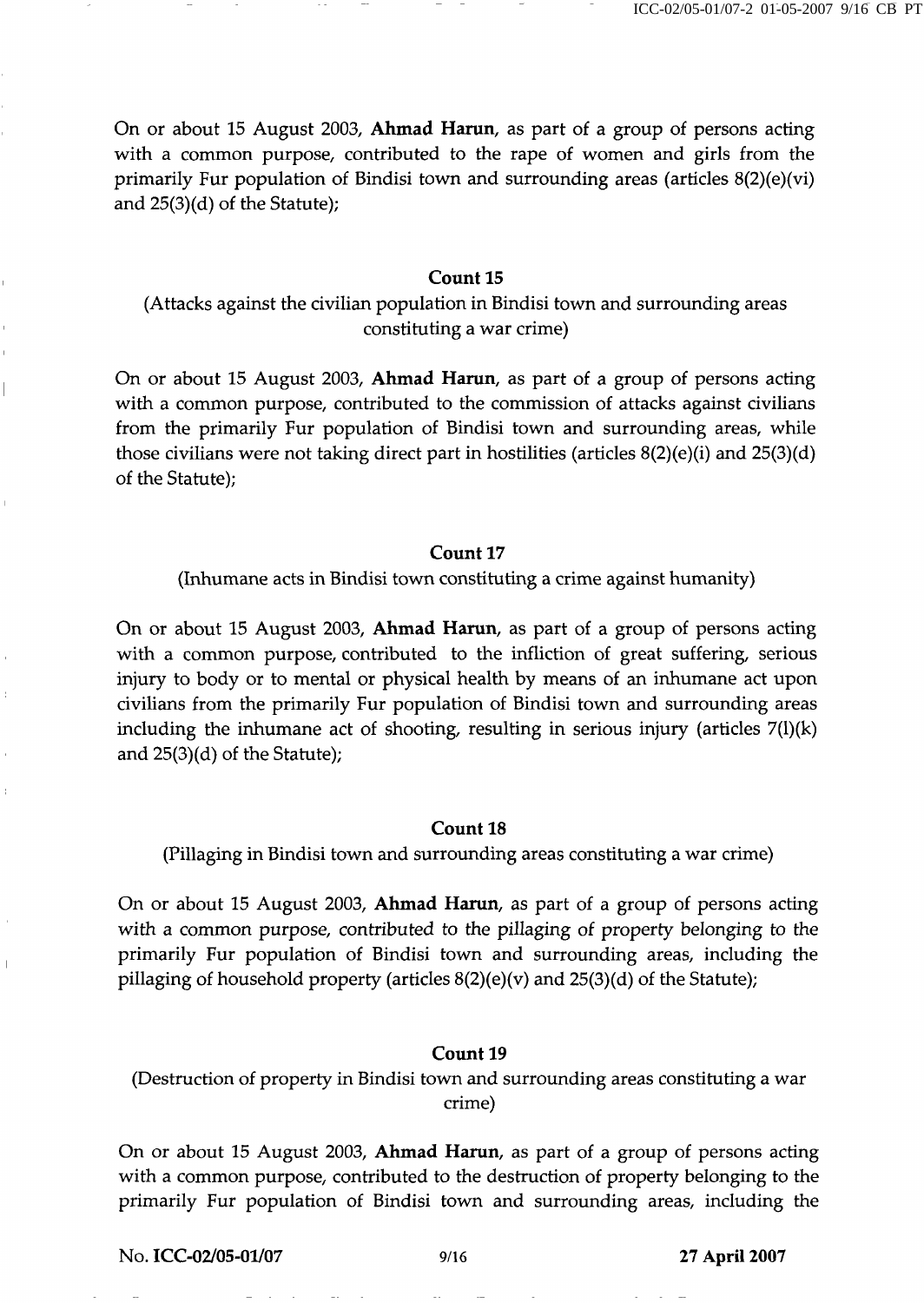burning of food storages, the mosque and dwellings in the area (articles 8(2)(e)(xii) and 25(3)(d) of the Statute);

#### Count 20

(Forcible transfer from Bindisi town and surrounding areas constituting a crime against humanity)

On and about 15 August 2003, Ahmad Harun, as part of a group of persons acting with a common purpose, contributed to the forcible transfer of approximately 34,000 primarily Fur civilians from Bindisi town and surrounding areas, resulting in the desertion of the town (articles  $7(1)(d)$  and  $25(3)(d)$  of the Statute);

#### Count 21

(Persecution in Mukjar town and surrounding areas constituting a crime against humanity)

Between August 2003 and March 2004, Ahmad Harun, as part of a group of persons acting with a common purpose, contributed to the persecution of the primarily Fur population of Mukjar town and surrounding areas by acts of murder, attack of the civilian population, imprisonment or severe deprivation of liberty, torture, pillaging and destruction of property (articles  $7(1)(h)$  and  $25(3)(d)$  of the Statute);

#### Count 22

# (Murder of men in Mukjar town and surrounding areas constituting a crime against humanity)

Between September 2003 and October 2003, Ahmad Harun, as part of a group of persons acting with a common purpose, contributed to the murder of at least 20 men from the primarily Fur population of Mukjar town and surrounding areas (articles  $7(1)(a)$  and  $25(3)(d)$  of the Statute);

#### Count 23

(Murder of men in Mukjar town and surrounding areas constituting a war crime)

Between September 2003 and October 2003, Ahmad Harun, as part of a group of persons acting with a common purpose, contributed to the murder of at least 20 men from the primarily Fur population of Mukjar town and surrounding areas while those men were taking no active part in hostilities (articles  $8(2)(c)(i)$  and  $25(3)(d)$  of the Statute);

No. ICC-02/05-01/07 10/16 27 April 2007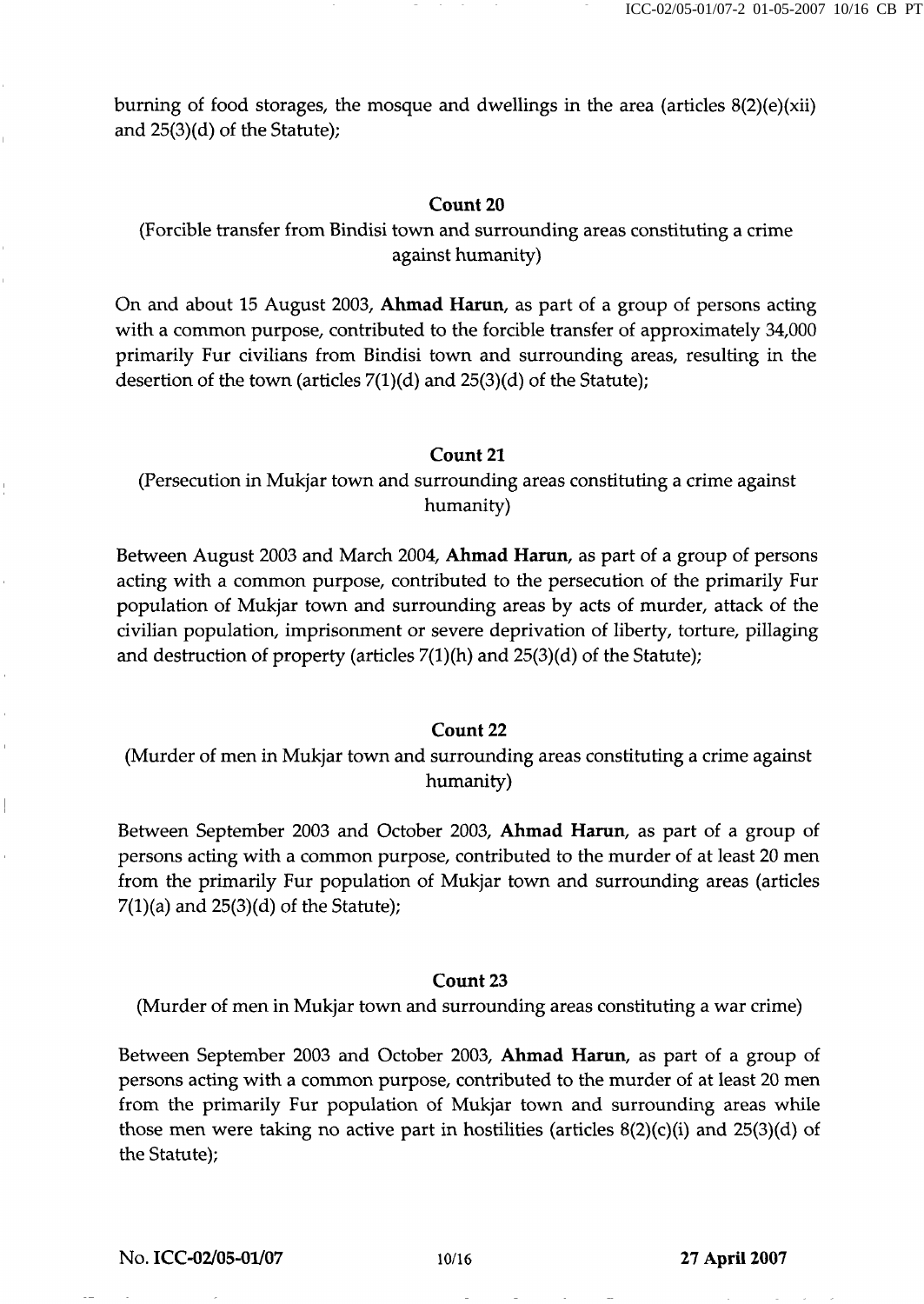# Count 24

(Murder of men in Mukjar town and surrounding areas constituting a crime against humanity)

In or around December 2003, Ahmad Harun, as part of a group of persons acting with a common purpose, contributed to the murder of at least 21 men from the primarily Fur population of Mukjar town and surrounding areas (articles 7(l)(a) and 25(3)(d) of the Statute);

# Count 26

(Murder of men in Mukjar town and surrounding areas constituting a war crime)

In or around December 2003, Ahmad Harun, as part of a group of persons acting with a common purpose, contributed to the murder of at least 21 men from the primarily Fur population of Mukjar town and surrounding areas while those men were taking no active part in hostilities (articles  $8(2)(c)(i)$  and  $25(3)(d)$  of the Statute);

# Count 28

(Murder of men in Mukjar town and surrounding areas constituting a crime against humanity)

In or around March 2004, Ahmad Harun, as part of a group of persons acting with a common purpose, contributed to the murder of at least 32 men from the primarily Fur population of Mukjar town and surrounding areas (articles  $7(1)(a)$  and  $25(3)(d)$  of the Statute);

# Count 30

(Murder of men in Mukjar town and surrounding areas constituting a war crime)

In or around March 2004, Ahmad Harun, as part of a group of persons acting with a common purpose, contributed to the murder of at least 32 men from the primarily Fur population of Mukjar town and surrounding areas while those men were taking no active part in hostilities (articles  $8(2)(c)(i)$  and  $25(3)(d)$  of the Statute);

# Count 32

(Attacks against the civilian population in Mukjar town and surrounding areas constituting a war crime)

Between August 2003 and March 2004, Ahmad Harun, as part of a group of persons acting with a common purpose, contributed to the commission of attacks against civilians from the primarily Fur population of Mukjar town and surrounding areas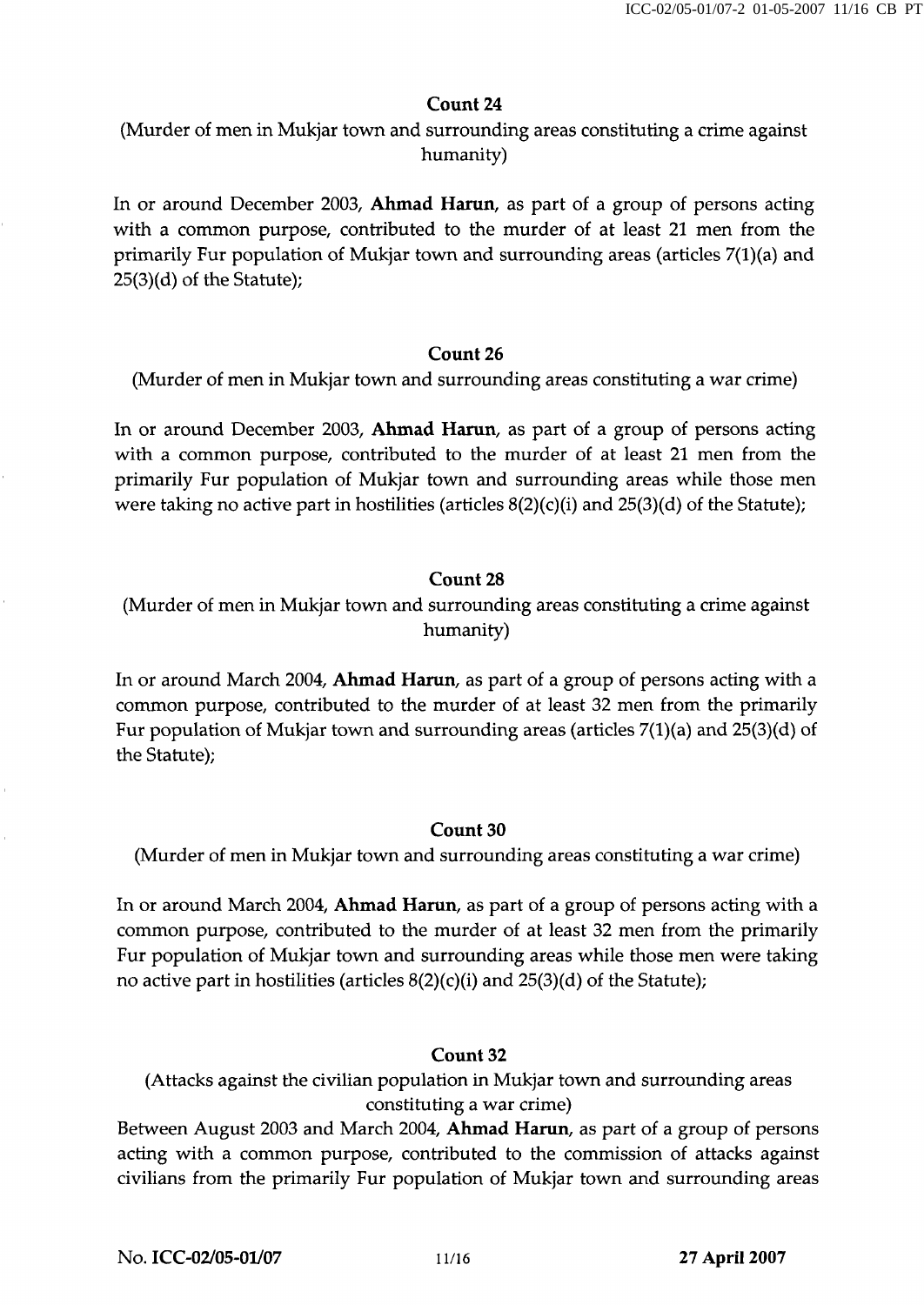and against civilians not taking direct part in hostilities (articles  $8(2)(e)(i)$  and  $25(3)(d)$ of the Statute);

## Count 34

# (Imprisonment or severe deprivation of liberty in Mukjar town and surrounding areas constituting a crime against humanity)

Beginning in or about August 2003, Ahmad Harun, as part of a group of persons acting with a common purpose, contributed to the imprisonment or severe deprivation of the physical liberty of at least 400 civilians from the primarily Fur population of Mukjar town and surrounding areas (articles  $7(1)(e)$  and  $25(3)(d)$  of the Statute);

#### Count 35

# (Torture in Mukjar town and surrounding areas constituting a crime against humanity)

Beginning in or about August 2003, Ahmad Harun, as part of a group of persons acting with a common purpose, contributed to the torture of at least 60 civilians from the primarily Fur population of Mukjar town and surrounding areas (article  $7(1)(f)$ ) and 25(3)(d) of the Statute);

#### Count 36

(Pillaging in Mukjar town and surrounding areas constituting a war crime)

Between August 2003 and March 2004, Ahmad Harun, as part of a group of persons acting with a common purpose, contributed to the pillaging of property belonging to the primarily Fur population of Mukjar town and surrounding areas including the pillaging of shops, houses and livestock (articles  $8(2)(e)(v)$  and  $25(3)(d)$  of the Statute);

#### Count 37

(Pillaging in Mukjar town and surrounding areas constituting a war crime)

Between on or about 3 August 2003 and 10 August 2003, Ahmad Harun induced the commission of the pillaging of property belonging to the primarily Fur population of Mukjar town and surrounding areas including the pillaging of shops, houses and livestock (articles  $8(2)(c)(v)$  and  $25(3)(b)$  of the Statute);

#### Count 38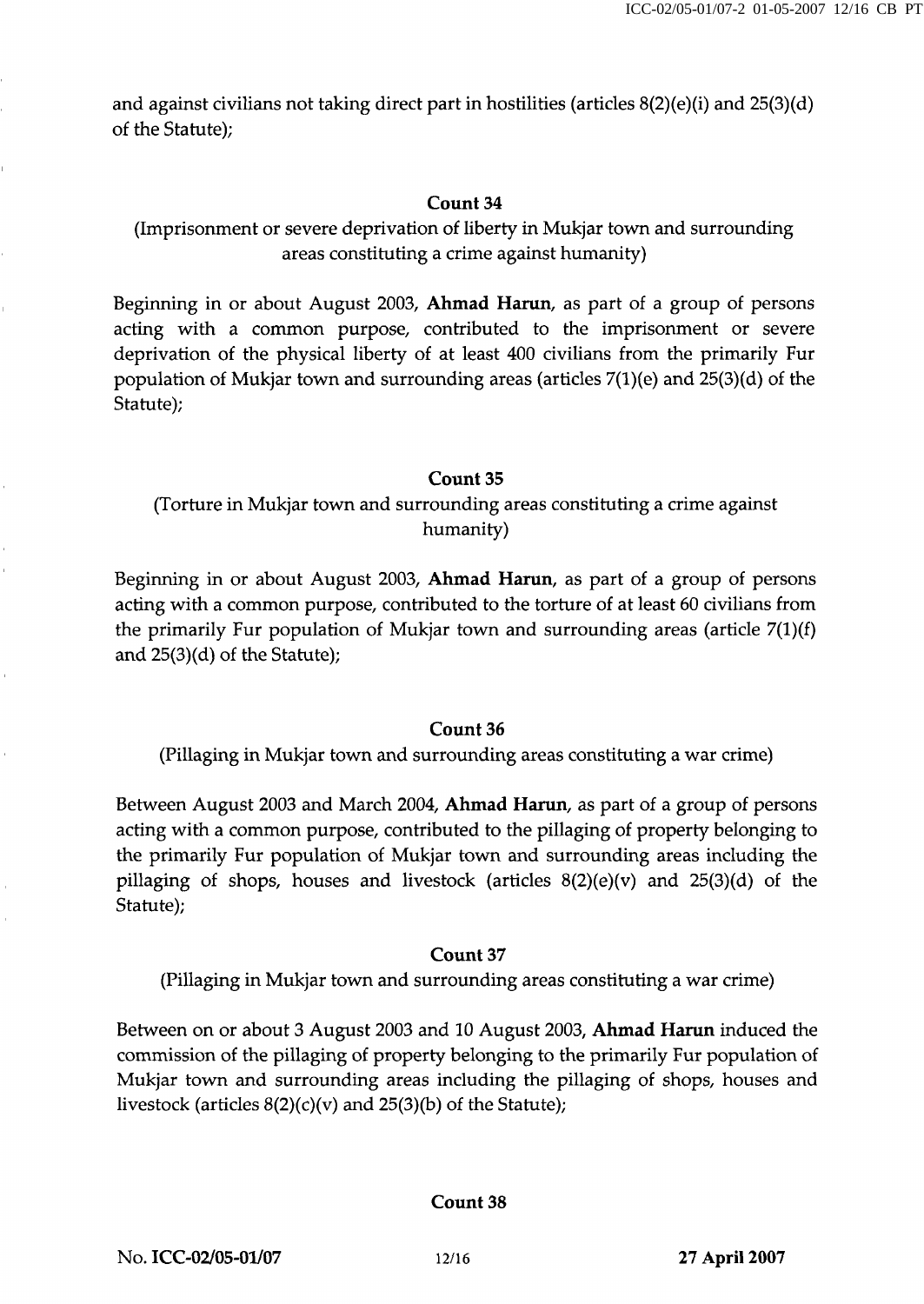(Destruction of property in Mukjar town and surrounding areas constituting a war crime)

Between August 2003 and March 2004, Ahmad Harun, as part of a group of persons acting with a common purpose, contributed to the destruction of property belonging to the primarily Fur population of Mukjar town and surrounding areas, including the burning of dwellings and the destruction of crops and farms (articles 8(2)(e)(xii) and 25(3)(d) of the Statute);

## Count 39

(Persecution in Arawala town and surrounding areas constituting a crime against humanity)

In or around December 2003, Ahmad Harun, as part of a group of persons acting with a common purpose, contributed to the persecution of the primarily Fur population of Arawala town and surrounding areas, by acts of murder, rape, attack of the civilian population, outrages upon personal dignity, inhumane acts, pillaging, destruction of property and forcible transfer of the population (articles 7(1)(h) and 25(3)(d) of the Statute);

#### Count 40

# (Murder of civilians in Arawala town and surrounding areas constituting a crime against humanity)

In or around December 2003, Ahmad Harun, as part of a group of persons acting with a common purpose, contributed to the murder of at least 26 civilians from the primarily Fur population of Arawala town and surrounding areas (articles 7(l)(a) and 25(3)(d) of the Statute);

#### Count 41

# (Murder of civilians in Arawala town and surrounding areas constituting a war crime)

In or around December 2003, Ahmad Harun, as part of a group of persons acting with a common purpose, contributed to the murder of at least 26 civilians from the primarily Fur population of Arawala town and surrounding areas, while those civilians were taking no active part in hostilities (articles  $8(2)(c)(i)$  and  $25(3)(d)$  of the Statute);

#### Count 42

No. ICC-02/05-01/07 13/16 27 April 2007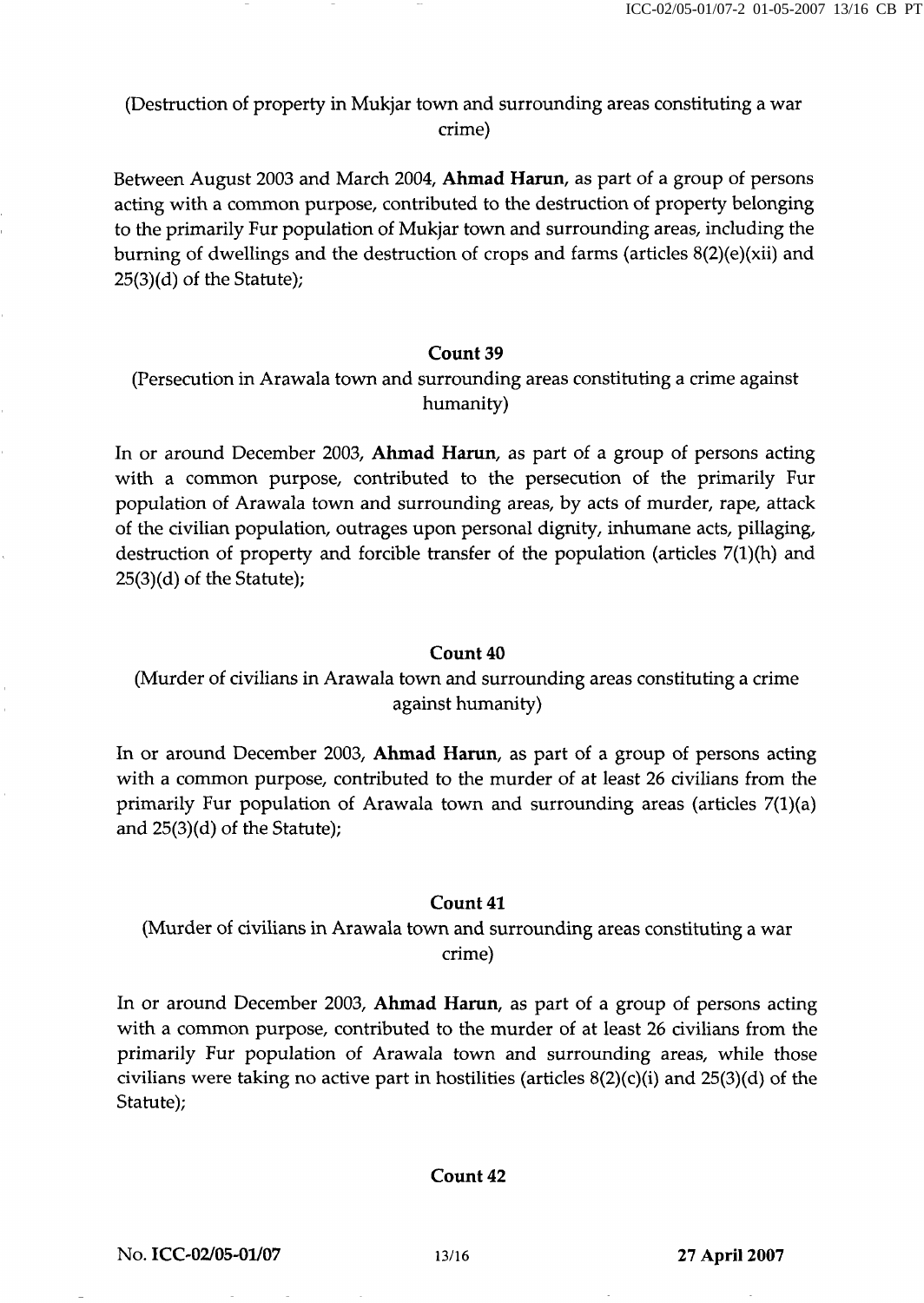# (Rape in Arawala town and surrounding areas constituting a crime against humanity)

In or around December 2003, Ahmad Harun, as part of a group of persons acting with a common purpose, contributed to the rape of at least 10 women and girls from the primarily Fur population of Arawala town and surrounding areas (articles  $7(1)(g)$ ) and 25(3)(d) of the Statute);

# Count 43

(Rape in Arawala town and surrounding areas constituting a war crime)

In or around December 2003, Ahmad Harun, as part of a group of persons acting with a common purpose, contributed to the rape of at least 10 women and girls from the primarily Fur population of Arawala town and surrounding areas (articles  $8(2)(e)(vi)$  and  $25(3)(d)$  of the Statute);

# Count 44

(Attacks against the civilian population in Arawala town and surrounding areas constituting a war crime)

In or around December 2003, Ahmad Harun, as part of a group of persons acting with a common purpose, contributed to the commission of attacks against civilians from the primarily Fur population of Arawala town and surrounding areas and against civilians taking no active part in hostilities (articles 8(2)(e)(i) and 25(3)(d) of the Statute);

## Count 46

(Outrage upon personal dignity in Arawala town and surrounding areas constituting a war crime)

In or around December 2003, Ahmad Harun, as part of a group of persons acting with a common purpose, contributed to outrage upon personal dignity of at least 10 women and girls from the primarily Fur population of Arawala town and surrounding areas (articles  $8(2)(c)(ii)$  and  $25(3)(d)$  of the Statute);

## Count 48

(Inhumane acts in Arawala constituting a crime against humanity)

In or around December 2003, Ahmad Harun, as part of a group of persons acting with a common purpose, contributed to the infliction of great suffering, or serious injury to body or to mental or physical health by means of an inhumane act upon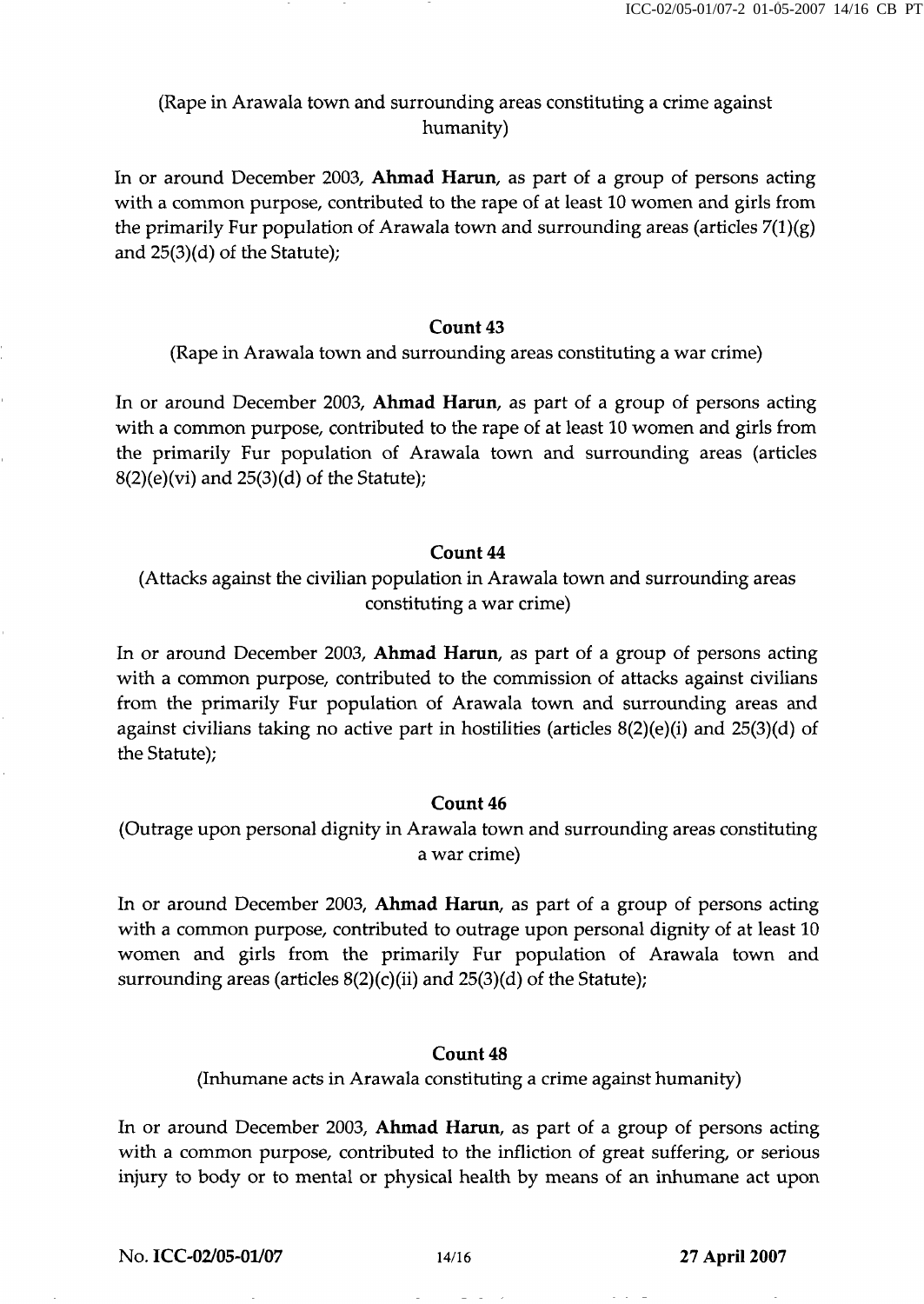civilians from the primarily Fur population of Arawala town and surrounding areas (articles  $7(1)(k)$  and  $25(3)(d)$  of the Statute);

## Count 49

(Pillaging in Arawala town and surrounding areas constituting a war crime)

In or around December 2003, Ahmad Harun, as part of a group of persons acting with a common purpose, contributed to the pillaging of property belonging to the primarily Fur population of Arawala town and surrounding areas, including the pillaging of stores, houses and livestock (articles 8(2)(e)(v) and 25(3)(d) of the Statute);

#### Count 50

(Destruction of property in Arawala town and surrounding areas constituting a war crime)

In or around December 2003, Ahmad Harun, as part of a group of persons acting with a common purpose, contributed to the destruction of property belonging to the primarily Fur population of Arawala town and surrounding areas, including the destruction of most of Arawala town (articles 8(2)(e)(xii) and 25(3)(d) of the Statute);

#### Count 51

(Forcible transfer from Arawala town and surrounding areas constituting a crime against humanity)

In or around December 2003, Ahmad Harun, as part of a group of persons acting with a common purpose, contributed to the forcible transfer of approximately 7,000 primarily Fur civilians from Arawala town and surrounding areas to the towns of Deleig, Garsila and other locations, resulting in the desertion of the town (articles  $7(1)(d)$  and  $25(3)(d)$  of the Statute).

CONSIDERING that, given Ahmad Harun's former and current official positions within the Government of the Sudan, his arrest appears to be necessary at this stage, within the meaning of article  $58(1)(b)(i)$  and(ii) of the Statute, to ensure his appearance before the Court and to ensure that he will not obstruct or endanger the investigations;